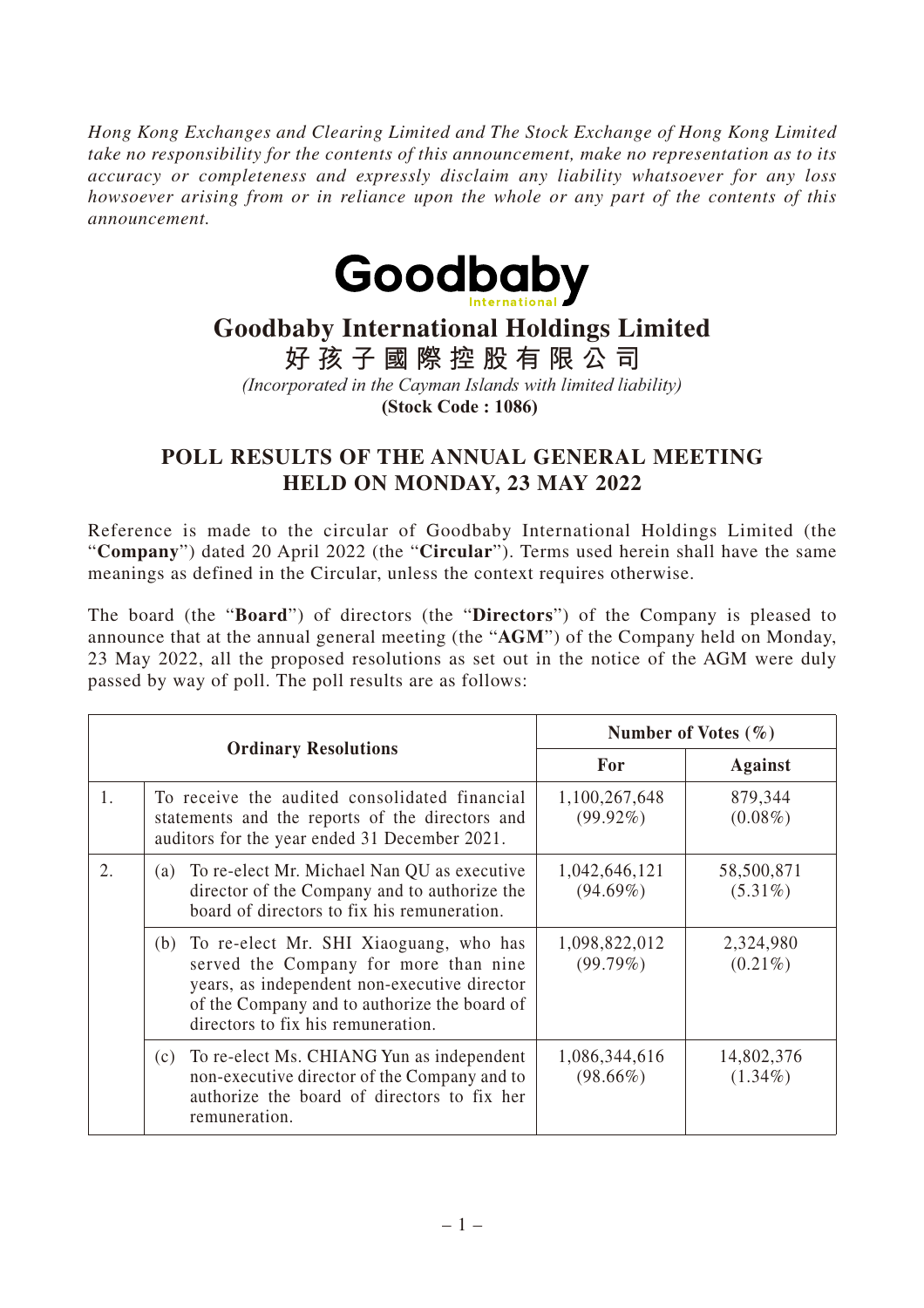| <b>Ordinary Resolutions</b> |                                                                                                                                                                                                                                                                                                       | Number of Votes $(\% )$      |                            |
|-----------------------------|-------------------------------------------------------------------------------------------------------------------------------------------------------------------------------------------------------------------------------------------------------------------------------------------------------|------------------------------|----------------------------|
|                             |                                                                                                                                                                                                                                                                                                       | For                          | Against                    |
| 3.                          | To authorize the board of directors to fix the<br>remuneration of the other directors of the<br>Company.                                                                                                                                                                                              | 1,100,936,992<br>$(99.98\%)$ | 210,000<br>$(0.02\%)$      |
| 4.                          | To re-appoint Ernst $&$ Young as auditors of the<br>Company to hold office until the conclusion of the<br>next annual general meeting and to authorize the<br>board of directors to fix their remuneration.                                                                                           | 1,100,865,961<br>(99.97%)    | 281,031<br>$(0.03\%)$      |
| 5.                          | To give a general mandate to the directors to buy<br>back shares of the Company not exceeding 10% of<br>the total number of issued shares of the Company<br>as at the date of passing of this resolution.                                                                                             | 1,100,421,933<br>$(99.93\%)$ | 725,059<br>$(0.07\%)$      |
| 6.                          | To give a general mandate to the directors to issue,<br>allot and deal with additional shares of the<br>Company not exceeding 20% of the total number<br>of issued shares of the Company as at the date of<br>passing of this resolution.                                                             | 997,298,809<br>(90.57%)      | 103,848,183<br>$(9.43\%)$  |
| 7.                          | To extend the general mandate granted to the<br>directors to issue, allot and deal with additional<br>shares in the capital of the Company by the<br>aggregate number of the shares bought back by the<br>Company pursuant to the mandate by resolution<br>no. 5 as set out in the notice of the AGM. | 923,530,183<br>(83.87%)      | 177,616,809<br>$(16.13\%)$ |

As a majority of the votes were cast in favour of each of the resolutions numbered 1 to 7, all resolutions were duly passed as ordinary resolutions.

As at the date of the AGM, the total number of shares of the Company in issue was 1,668,031,166 shares. The total number of shares of the Company entitling the holders to attend and vote on the resolutions at the AGM was 1,668,031,166 shares. There were no shares entitling the holder to attend and abstain from voting in favour of the resolutions at the AGM as set out in rule 13.40 of the Rules Governing the Listing of Securities on The Stock Exchange of Hong Kong Limited (the "**Listing Rules**").

No shareholder of the Company was required under the Listing Rules to abstain from voting on the resolutions at the AGM. None of the shareholders of the Company have stated their intention in the Circular to vote against or to abstain from voting on any of the resolutions at the AGM.